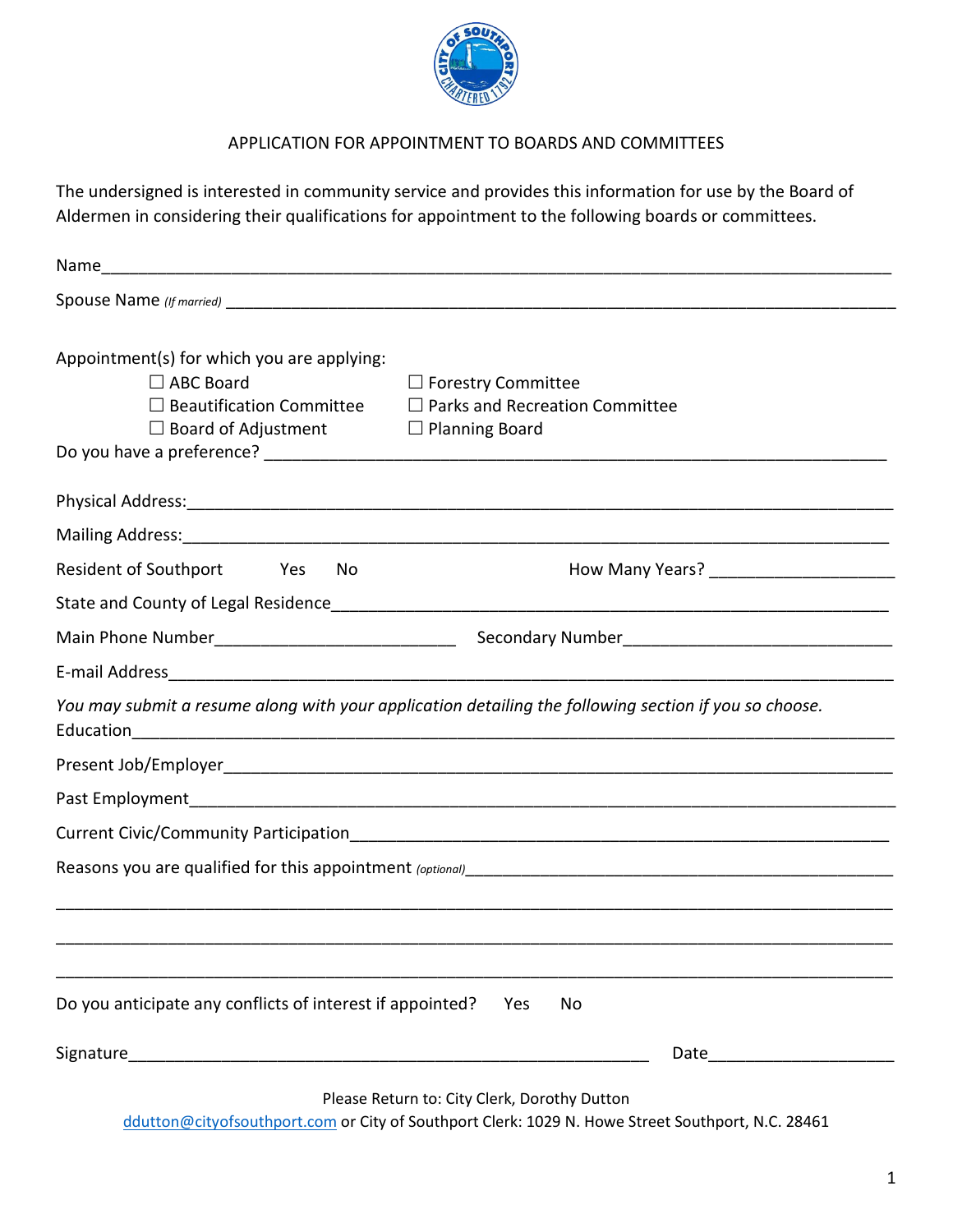

### INSTRUCTIONS AND BOARD AND COMMITTEE LISTINGS

- $\checkmark$  You are encouraged to attend and observe meetings of any board or committee of which you desire appointment and to obtain other information about the duties and work.
- $\checkmark$  The information you provide will be used by the City of Southport in making appointments and may be used in news releases to identify you if you are appointed.
- $\checkmark$  Any additional information you feel will be of use to the Aldermen in reviewing your application is welcomed. Please attach additional sheets, if necessary.
- $\checkmark$  If appointed, please bear in mind the importance of attending meetings. A good attendance record is required to maintain membership.

# **ABC Board**

| Term:                   | 3-year term                                                                                                                                                                                                                                                                                                                                                                                                                                                                                                  |
|-------------------------|--------------------------------------------------------------------------------------------------------------------------------------------------------------------------------------------------------------------------------------------------------------------------------------------------------------------------------------------------------------------------------------------------------------------------------------------------------------------------------------------------------------|
| Membership Composition: | 3 Members                                                                                                                                                                                                                                                                                                                                                                                                                                                                                                    |
| Meetings:               | 2 <sup>nd</sup> Wednesday of each month at 6:30 p.m.                                                                                                                                                                                                                                                                                                                                                                                                                                                         |
| Major Function(s):      | To review and recommend actions and policies to the local governments and<br>the State governing body. The Southport ABC Board of Directors oversees the<br>management and services of the municipal local ABC Store in accordance with<br>all State Regulations and procedures governing the establishment and<br>functioning of the store. The responsibilities include the control and sale of<br>spirituous beverages while providing a customer friendly experience in a<br>modern and efficient store. |

### **Beautification Committee**

| Term:                          | 2-year term                                                                                                                                                                                                                                                                                                                                                                                           |
|--------------------------------|-------------------------------------------------------------------------------------------------------------------------------------------------------------------------------------------------------------------------------------------------------------------------------------------------------------------------------------------------------------------------------------------------------|
| <b>Membership Composition:</b> | 8 Members (residents of the city)                                                                                                                                                                                                                                                                                                                                                                     |
| Meetings:                      | $1st$ Tuesday every month, 5:00 p.m.                                                                                                                                                                                                                                                                                                                                                                  |
| Major Function(s):             | Review, recommend actions and participate in public beautification<br>projects. This may include planting, weeding, community appearance,<br>cemetery cleanup, staining benches and picnic tables, monthly workdays and<br>pop-up workdays as needed, participation in the garden stewardship program,<br>assist with seasonal activities (holiday decorations, nature fest, day of service,<br>etc.) |
| <b>Board of Adjustment</b>     |                                                                                                                                                                                                                                                                                                                                                                                                       |
| Term:                          | Members chosen as statutory terms expire                                                                                                                                                                                                                                                                                                                                                              |
| Membership Composition:        | 6 members within city limits (5 regular positions, and 1 alternate)                                                                                                                                                                                                                                                                                                                                   |
|                                | 3 members from the ETJ (2 regular positions, and 1 alternate)                                                                                                                                                                                                                                                                                                                                         |
| Meetings:                      | 4 <sup>th</sup> Tuesday at 4:30pm, and other times, as needed                                                                                                                                                                                                                                                                                                                                         |
| Major Function(s):             | Act as a Quasi-Judicial body to hear appeals of Building, Inspector's decisions,<br>Special-Use permits, and other interpretations of the Zoning Ordinance. Varies<br>on an as-needed basis                                                                                                                                                                                                           |